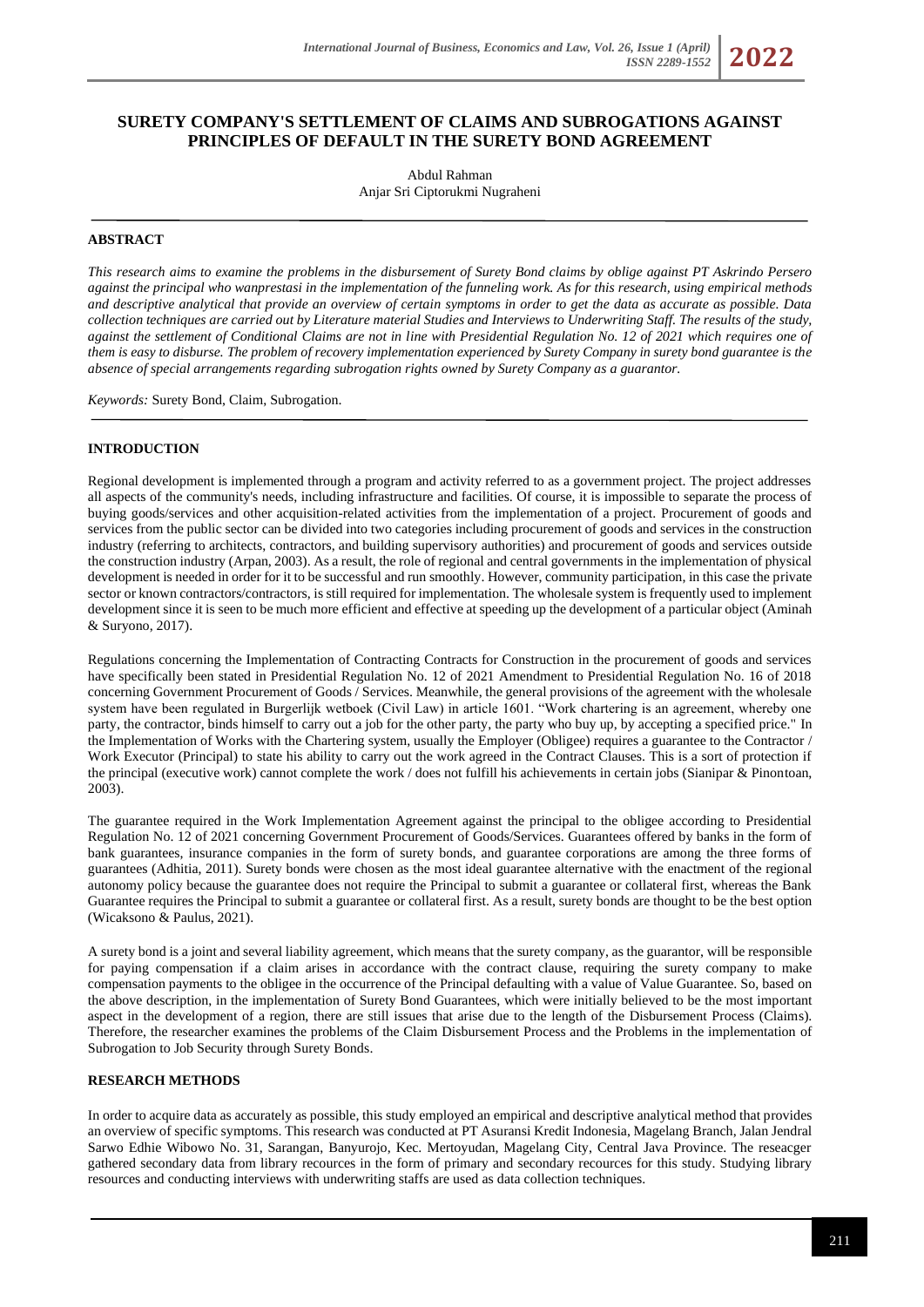## **DISCUSSIONS**

1. The Process of Implementing Surety Bond Claims by PT Askrindo (Persero) Magelang Branch. The Main Problem

PT. Java Modern Technology, a Service Provider (Contractor) based in Sleman Regency, Special Region of Yogyakarta, won a tender organized by the Public Works and Spatial Planning Office of the Mentawai Islands Regency with agreement contract document number: 620/18/PKK-LMMY/DPUPR-KKM/ X-2018 for the Construction and Improvement of the Limu-Mapinang Road, South Pagai District with a Contract Value of IDR. 19,411,546,000 (Nineteen Billion Four Hundred Eleven million Five Hundred Forty Six Thousand Rupiah. Drainage construction, soil stockpiling, and condition repair work, as well as everyday minor tasks, are all detailed.

Furthermore, the Oblige provides a grace period of work to the Principal for 900 (Nine hundred) Calendar Days since the signing of the contracting agreement for all types of Activities, which will be completed on May 21, 2021, according to the agreement in the development agreement signed on December 03, 2018. However, in actuality, Principal did not complete the construction and improvement work of the Limu-Mapinang Road as negotiated with the Mentawai Islands Regency's Department of Public Works and Spatial Planning. According to the Obligation's field survey, the Principal's work progress was considered to be quite slow, and he only accomplished about 15% of the work agreement before ceasing operations.

The Department of Public Works and Spatial Planning of the Mentawai Islands Regency, as the Owner of the Work, had issued written subpoenas to the Principal 3 (three) times, according to information from PT Askrindo Persero's Underwriting Staff. However, the principal in this case PT. Java Modern Technology still has no good intentions in completing the work, so that based on the provisions and assessments of the PPK DPUPR Mentawai Islands Regency, the principal will not be able to complete the work as agreed. Thus, the oblige sends a letter terminating the employment contract, declaring the principal in default and filing a claim with the surety company.

In terms of the provisions, Presidential Decree No. 80 of 2003 specifies the amount of compensation for contract work implementation, which is the value of the guarantee or the value of 100 percent. Meanwhile, for contracting work that does not fall under the Presidential Decree's provisions, the compensation given is equal to the actual loss suffered by the job owner. This signifies that the security deposit slows down the progress of the principal's work. An Oblige account can also be used to make reparation payments (Naki, 2019).

According to the researcher, the surety company in this case, PT. Askrindo Persero, compensates the oblige with compensation disbursed to the oblige, namely the Public Works and Spatial Planning Office of the Mentawai Islands Regency, in the amount of Rp. 4,949,000,000 (Four Billion Nine Hundred Forty-Nine Million Rupiah), which is the amount of Advances for Work minus the principal's achievements by 15%. The compensation mentioned above relates to the results of the surety company team's analysis, in this case underwriting, to measure the current situation and analyze the work contract agreement.

The compensation is in line with the insurance principle, namely "Indemnity", which states that the insurance company (Surety Company) only replaces the real risk of loss experienced by the insured. However, because the surety bond guarantee is an unconditional bond according to Presidential Regulation No. 12 of 2021, it is simple to liquidate and must be disbursed by the guarantee issuer within 14 (fourteen) working days of receiving the order for disbursement from the Pokja Elections/PPK/Parties authorized by the Pokja Selection PPK. In actuality, the compensation process requires a feasibility survey on the implementation of the "loss situation" work, and in-depth calculations so that the disbursement process takes a relatively long time.

Therefore, based on the provisions of the legislation, the compensation process in guaranteeing the implementation of construction work should be in the form of an unconditional bond, so that if there are principals who do not perform as they should in the contract agreement, they can be sought immediately without conducting an in-depth survey and analysis both in the contract agreement and the circumstances, considering the types of work that are guaranteed in the implementation of development without any territorial limitations in the guarantee. So that the form of the conditional model disbursement of guarantees applied by PT. Credit Insurance Indonesia (Persero) Magelang Branch is considered not in accordance with the legislation. 2. The Problems of Implementing Surety Bond Subrogation in Construction Work Guarantee

Subrogation is the replacement of the claim that was originally on the insured party to the insurer. After the claim for the loss has been paid by the insurer to the insured, the insured's rights to third parties are transferred to the insurer. This means that the insurer has the right to collect the third party or who issued the loss according to the amount of the claim that has been paid to the insured party (Nopitayuni & Sukerti, 2017).

Regarding the change of the guarantor's position in a result of the established guarantee, there will be 2 (two) rights owned by the guarantor as follows: (Adi Yasa et al., 2013).

a. The right of regress arises as a result of the Insurer's payment of the debtor's debt. "The guarantor who has paid, has been able to seek it back from the main debtor, whether the guarantor has been detained with or without the main debtor," says Article 1839 of the Civil Code.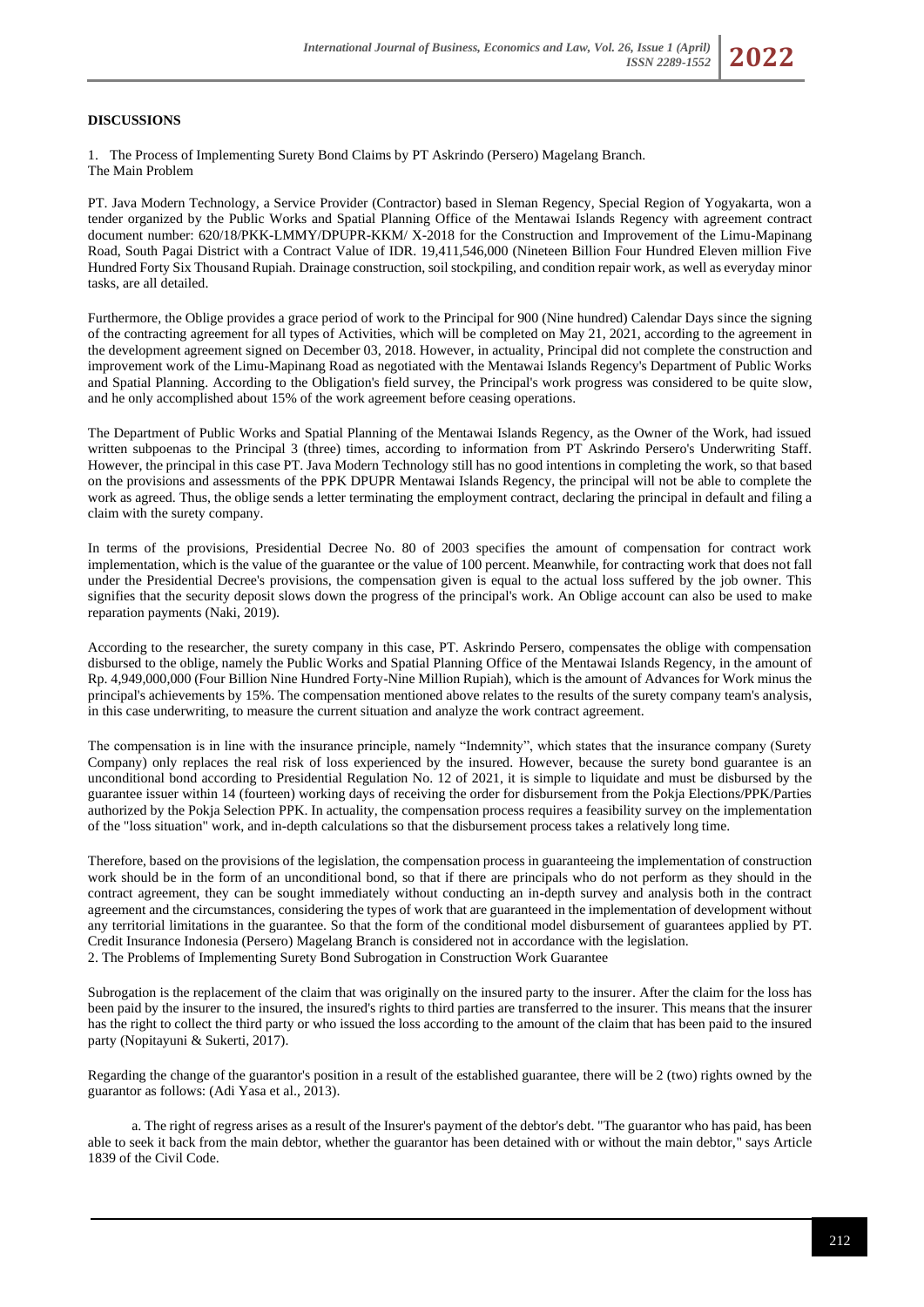

This means that the surety company has fulfilled its obligation to compensate the obligor, and the obligor who receives the surety company's fulfillment of obligations for the principal's default waives his or her right to sue the principal because the principal's position has been transferred to the surety company (Pangaribuan S, 1986).

The implementation of Subrogation against the principal who does not fulfill his performance (Default) so that compensation payments arise to the oblige, is a form of automatic right of PT. Askrindo Persero as the guarantor company based on the indemnity agreement letter which states that the Principal is required to replace the value of the claim payment paid to the oblige. The implementation carried out by PT Askrindo Persero in subrogating the default principal has several obstacles, which is classified into two aspects:

#### 1) Juridical Aspect

It is an obstacle / problem that arises as a result of not complying with the rules in the form of legislation. In this case, the rules specifically on the mechanism regarding the Surety company's subrogation rights against principals who are negligent or do not fulfill the performance of the Work Implementation against the oblige.

2) It is an obstacle that arises due to certain conditions outside the legal aspect. This usually occurs like the principal's financial condition, so that subrogation recovery takes time that cannot be determined according to the principal's financial capacity. As a result, the subrogation carried out by surety companies did not run optimally to accept the rights and obligations of the principal.

Based on the provisions of Article 1839 and Article 1849 "KUH-Civil", it states that: (Prameswari et al., 2018).

"Insurers who have paid can demand what they have paid from the main debtor, regardless of whether the guarantee was carried out with or without the knowledge of the main debtor. This claim can be made both regarding the principal and regarding interest and fees. Regarding these costs, the insurer can only demand it back only within the time that it deems appropriate he has given notification to the main debtor about the claim directed against him. The insurer also has the right to demand compensation for costs, losses and interest if such reasons exist".

#### Article 284 of the Commercial Code contains:

"An insurer who has paid for the loss of an insured item replaces the insured in all rights he acquires against a third person in connection with the issuance of the loss, and the insured is responsible for any actions that can give the insurer rights of a third person".

The recovery carried out by PT Askrindo in relation to the compensation for claims paid to the obligor is as follows: To begin, send an invoice to the principal and request that he sign a statement of ability to pay PT Askrindo Magelang branch in installments and release him from the expenses and interest he has incurred. Second, with the help of linked parties, such as asking the obligee to acquire recovery from the Principal while the Principal still owes the obligee a bill, and then attempting to persuade the Principal to give him a Power of Attorney to collect the remaining invoice. The Oblige Principal is a principal who is in a position of responsibility.

According to the preceding statement, there are numerous conditions that cause the implementation of subrogation to the principal to fail. This factor is motivated by the insured's lack of understanding of surety bond agreements as a guarantee good or service, as a result of which the majority of principals in this case are uninterested in subrogation, and the principal and oblige in the implementation of chartering work only focus on their rights while ignoring their obligations. Furthermore, the principle anticipates that if something happens to cause losses to the obligee, there will be an insurance, in this case a surety company, to compensate the obligee. This might arise owing to a lack of information provided by the surety company prior to and during the surety bond agreement. On the other hand, the obstacle that often arises is the condition of the principal's financial ability which is unstable or experiencing losses, making it difficult to fulfill subrogation in the implementation of chartering work.

#### **REFERENCES**

#### **Books**

Pangaribuan S, E. (1986). Forms of Guarantee (Surety-Bond, Fidelity Bond) And Crime Coverage (crime Insurance). Liberty. Sianipar, J. T., & Pinontoan, J. (2003). Surety Bonds as an Alternative to Bank Guarantees. CV. Dharmaputera. Journals

Adhitia, U. (2011). Surety Bonds as Collateral Alternatives in Infrastructure Development in Indonesia [Universitas Indonesia].

- Adi Yasa, I. G. K., Putra Atmadja, I. B., & Sukihana, I. A. (2013). Legal Protection against Guarantor to Obtain Repayment From Debtors in Default If the Guarantor has Performed His Obligations at Bank Negara Indonesia Denpasar Branch. Kertha Semaya : Journal Ilmu Hukum, 1.
- Aminah, S., & Suryono, A. (2017). Analysis of Problems with Disbursement of Surety Bond Claims Due to Defaulting Principals in Building Contracting Agreements as Collateral Issued by Insurance Companies (Study at PT (Persero) Indonesia Credit Insurance Madura Branch). Jurnal Privat Law, 5(2), 53.
- Naki, J. (2019). Subrogation as one of the reasons for the cancellation of the engagement according to the Civil Code (BW). Lex Privatum, 7, 12–25.